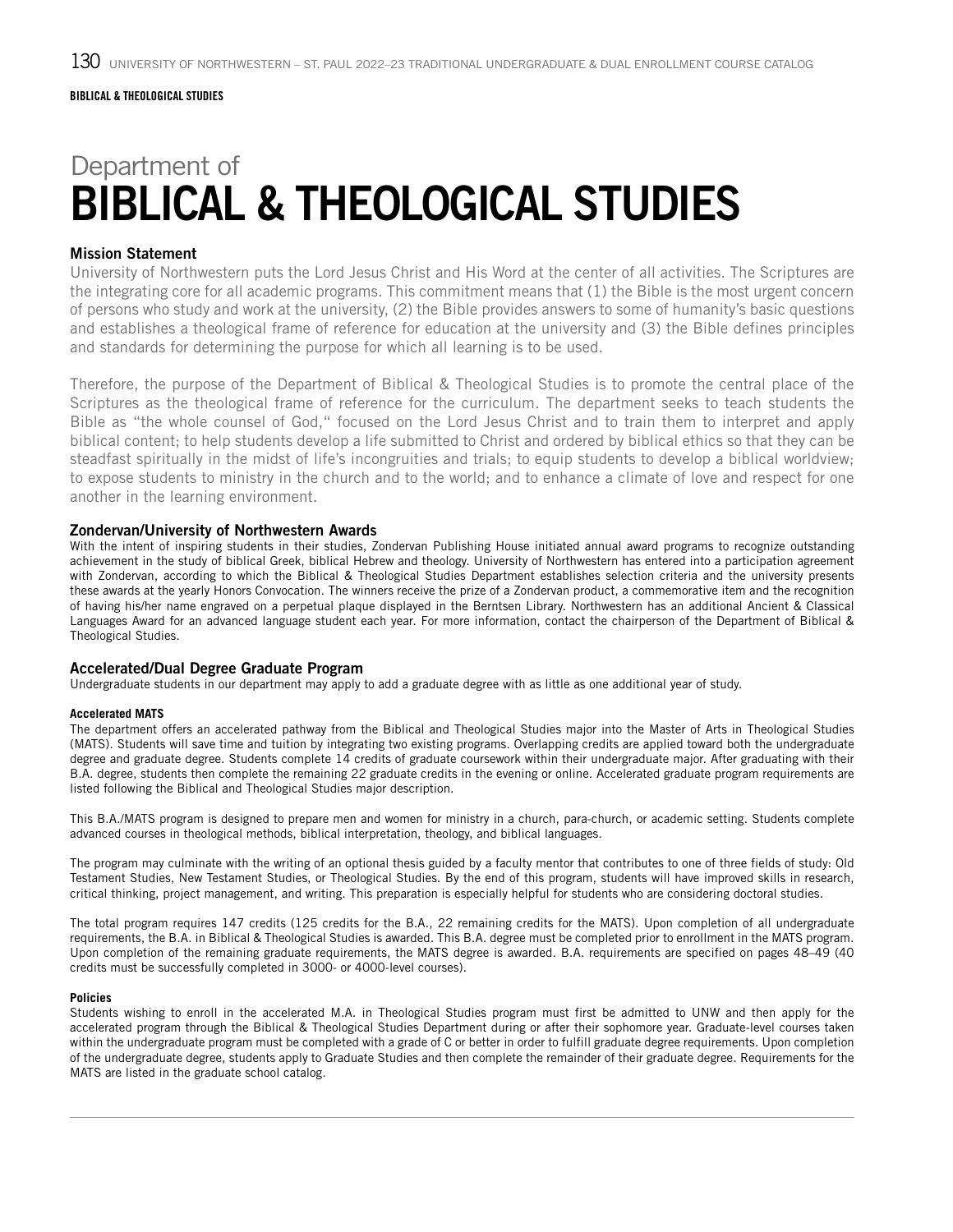## **Biblical & Theological Studies Major Bachelor of Arts**

The Biblical & Theological Studies major is designed to provide in-depth study and preparation in Bible and related areas and subjects. It is intended for students who wish to pursue graduate studies in preparation for teaching, for those who desire a solid pre-seminary program, or for persons who wish to gain a high proficiency in biblical studies. The degree is granted upon completion of credits specified on pages 48–49 (40 credits must be successfully completed in 3000- or 4000-level courses).

**• Biblical Thinking & Living** theology requirement in core curriculum: BIB4360 or 4825.

| BIB4365 | Historical Theology4                  | Courses with ACL, BIA, BIB, or PHI prefixes*                                                                                    |  |
|---------|---------------------------------------|---------------------------------------------------------------------------------------------------------------------------------|--|
| BIB4460 |                                       |                                                                                                                                 |  |
| BIB4835 | Seminar in Theological Method [OCE] 4 |                                                                                                                                 |  |
| BIA3235 |                                       | ACL2001                                                                                                                         |  |
| BIA3236 | Biblical Customs and Geography 4      |                                                                                                                                 |  |
| BIA4837 | Seminar in Exegetical Method [WCE] 4  | ACL3201                                                                                                                         |  |
| HIS3125 | History of the Christian Church from  |                                                                                                                                 |  |
|         | Apostolic Times to the Present4       | $WCE = WRITTEN COMMUNICATION EMPHASIS.$<br>OCE = ORAL COMMUNICATION EMPHASIS.<br>SEE PAGE 50 FOR EXPLANATION AND PREREQUISITES. |  |
|         |                                       | * MAY NOT INCLUDE COURSES LISED TO MEET CORE CURRICULUM REQUIREMENTS.                                                           |  |

### Course Requirements for Accelerated Biblical and Theological Studies/MATS

Students who are accepted into the accelerated MATS program will substitute the following graduate-level courses into the undergraduate degree to fulfill major or core curriculum requirements.

**• Biblical Thinking & Living** theology requirement in core curriculum: BIB4360 or 4825.

| BIA3235<br>BIA3236<br>BIB4365<br>BIB4835                             | Second Temple Judaism 4<br>Biblical Customs and Geography 4<br>Historical Theology4<br>Seminar in Theological Method [OCE] 4<br>Select 4 credits from courses with ACL, BIA, BIB, or PHI prefixes* |                                                     | BIA5015U Biblical Hermeneutics [WCE]4<br>BIB6312U Biblical Theology of the Old and New Testaments 4<br>HIS5019U History of Christianity 4 |
|----------------------------------------------------------------------|----------------------------------------------------------------------------------------------------------------------------------------------------------------------------------------------------|-----------------------------------------------------|-------------------------------------------------------------------------------------------------------------------------------------------|
| * MAY NOT INCLUDE COURSES USED TO MEET CORE CURRICULUM REQUIREMENTS. |                                                                                                                                                                                                    | ACL2001<br>ACL2002<br>ACL2011<br>ACL2012<br>ACL3201 |                                                                                                                                           |
|                                                                      |                                                                                                                                                                                                    |                                                     |                                                                                                                                           |

**Required Courses:** ACL3201, 3202; 8 additional credits of courses with ACL prefix excluding ACL2001 and 2002.

#### **Required Courses:**

• Two courses (8 credits) with BIO, CHE, PHY, or SCI prefix

• 8 credits selected from BIA/BIB prefix (2–4 credits); BIO4841 (2–4 cr); BIO4995 (2–4 credits); PHI3035; PHI3805 (Topics); SCI1008; one additional BIO-, CHE-, PHY-, or SCI-prefix course (4 credits)

• SCI3037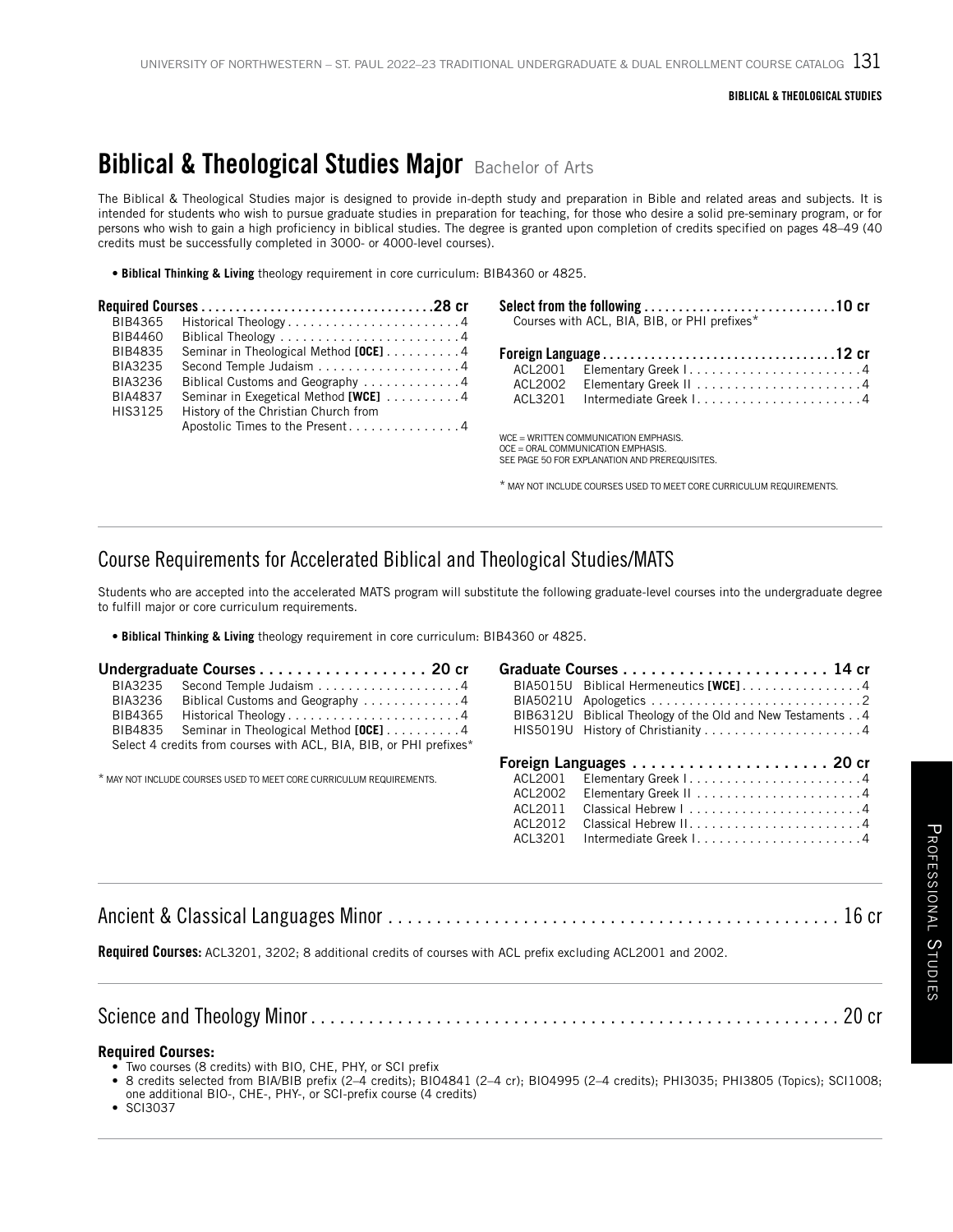#### BIBLICAL & THEOLOGICAL STUDIES

## Bible (Second Major)

This is not a stand-alone major and exists only and explicitly as a second major for current Traditional Undergraduate and Dual Enrollment students. See page 46.

|                               |                                                                                                                                                           | Select one of the following: |                                                                                                                                        |
|-------------------------------|-----------------------------------------------------------------------------------------------------------------------------------------------------------|------------------------------|----------------------------------------------------------------------------------------------------------------------------------------|
| BIA1007<br>BIA1015<br>BIB2005 | Christian Thinking & Living (or BIB1826 Honors). 2<br>Interpreting Scripture (or BIA1827 Honors) 2<br>Survey of the Old Testament (or BIB2827 Honors) . 4 | BIB4360                      | Systematic Theology (or BIB4825 Honors) 4<br>BIB4365 Historical Theology4<br>$BIB4460$ Biblical Theology 4                             |
| BIB2008                       | Survey of the New Testament (or BIB2826 Honors). . 2<br>Theological Philosophy (see page $43)$ 4                                                          |                              | Students may apply 2 credits from the following Leadership (LDR)<br>courses or select 2 additional credits with any BIB or BIA prefix. |
|                               | Bible Exposition (see page $42)$ 10                                                                                                                       | LDR4425                      | LDR1015 Leadership for Transformation (or LDR1825 Honors). 4<br>Leading with Courage and Calling (or LDR4825 Honors). 2                |

#### Bible Minor . . . . . . . . . . . . . . . . . . . . . . . . . . . . . . . . . . . . . . . . . . . . . . . . . . . . . . . . . . . . . . . . . . . . 16 cr

Required Courses: BIA1007 (or BIA1826); BIA1015 (or BIA1827); BIB2005 (or BIB2827); BIB2008 (or BIB2826); Theological Philosophy course (see page 43) (2 cr); BIB4360 (or BIB4825) or BIB4365 or BIB4460.

## Philosophy Major Bachelor of Arts

The Philosophy major is designed to develop capacities and desires for sustained and careful thinking about fundamental questions regarding the world and life and for extended critical conversation regarding others' worldviews, the truth of basic beliefs and logical relations between beliefs. It is also designed to develop a set of skills needed for these. All of this is rooted in a background of historic Christian theology, in particular the basic truth that God is acting according to plan for his purpose in Christ. Students completing this major will, therefore, possess intellectual abilities important for life as a whole, beyond the knowledge and skills required for any particular profession. The degree is granted upon completion of credits specified on pages 48–49 (40 credits must be successfully completed in 3000- or 4000-level courses).

• **Theological Philosophy** requirement in core curriculum: PHI2055.

| PHI2006                      |                                                |                      | Must select at least one PHI-prefix course                         |
|------------------------------|------------------------------------------------|----------------------|--------------------------------------------------------------------|
| PHI2016                      |                                                |                      | Any course with PHI prefix*                                        |
| PHI2055                      | Introduction to Theological Philosophy         | ART3365              |                                                                    |
|                              | (SEE THEOLOGICAL PHILOSOPHY REQUIREMENT ABOVE) | BIB4835              | Seminar in Theological Method 4                                    |
| PHI3025                      | Philosophy of Religion [WCE] 4                 | LTH4155              |                                                                    |
| PHI3035                      |                                                | PSY4306              | History and Philosophy of Psychology 4                             |
| PHI3057                      |                                                | <b>SCI3037</b>       | Science and Theology4                                              |
| PHI3145                      | The Nature of Knowledge [OCE] 2                |                      |                                                                    |
| <b>PHIX805</b>               | Topics in Philosophy or                        |                      |                                                                    |
| PHI2825                      | Honors Topics in Philosophy4                   |                      | Must achieve second semester of first-year language sequence or    |
| Select two of the following: |                                                | higher. See page 46. |                                                                    |
| PHI3011                      | History of Philosophy: Ancient 2               |                      |                                                                    |
| PHI3012                      | History of Philosophy: Medieval 2              |                      | $WCE = WRITTEN COMMUNICATION EMPHASIS.$                            |
| PHI3013                      | History of Philosophy: Modern 2                |                      | OCE = ORAL COMMUNICATION EMPHASIS.                                 |
| PHI3014                      | History of Philosophy: Contemporary2           |                      | SEE PAGE 50 FOR EXPLANATION AND PREREQUISITES.                     |
|                              |                                                |                      | *MAY NOT INCLUDE COURSES USED TO MEET CORE CURRICULUM REQUIREMENTS |

Philosophy Minor . . . . . . . . . . . . . . . . . . . . . . . . . . . . . . . . . . . . . . . . . . . . . . . . . . . . . . . . . . . . . . . 16 cr

Required Courses: Select 16 credits from PHI-prefix courses.